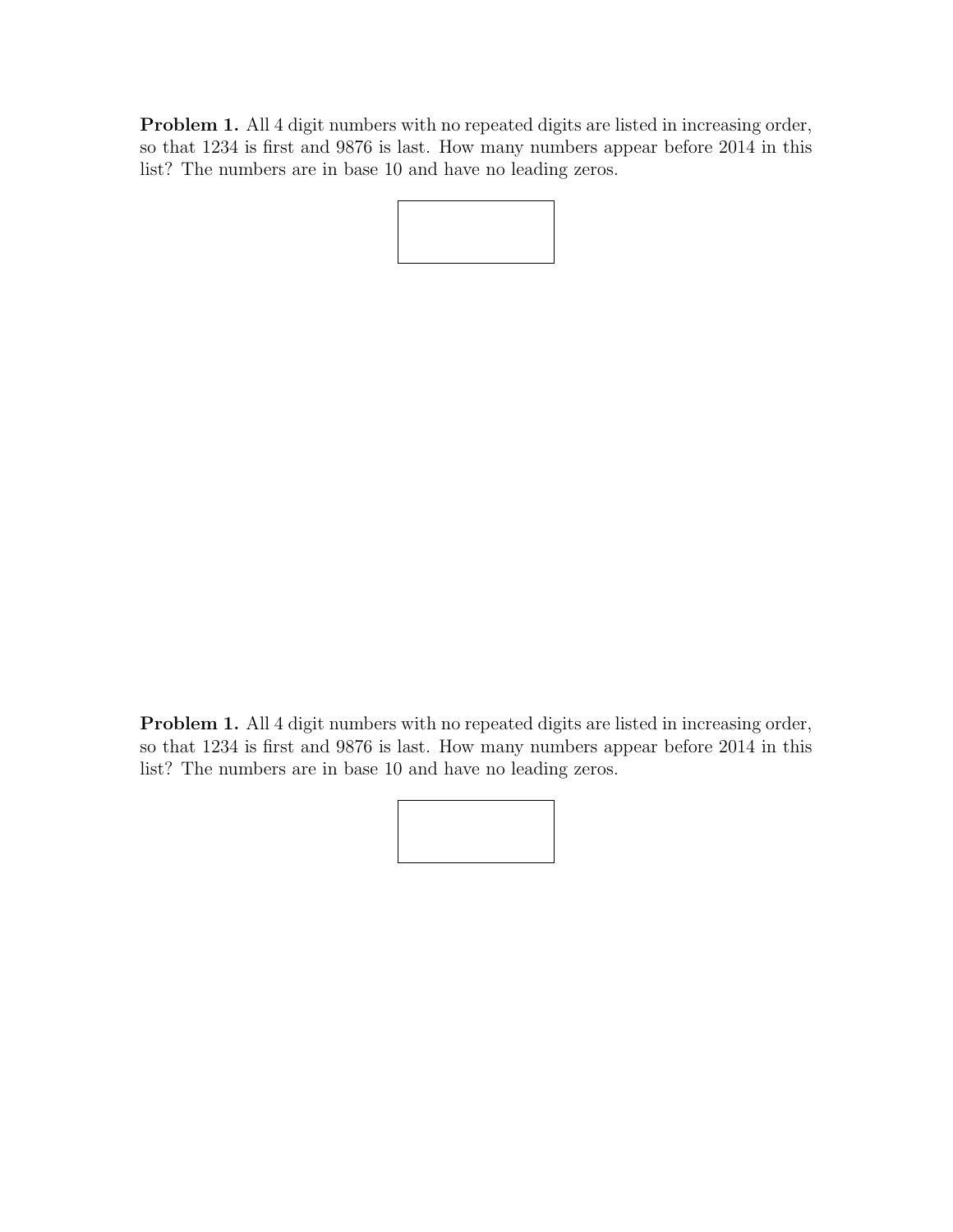**Problem 2.** How many ways can you put the numbers  $1, 2, 3, 4, 5$  in the five boxes shown so that the numbers in the top row increase from left to right, and the numbers in the left column increase from top to bottom?





**Problem 2.** How many ways can you put the numbers  $1, 2, 3, 4, 5$  in the five boxes shown so that the numbers in the top row increase from left to right, and the numbers in the left column increase from top to bottom?

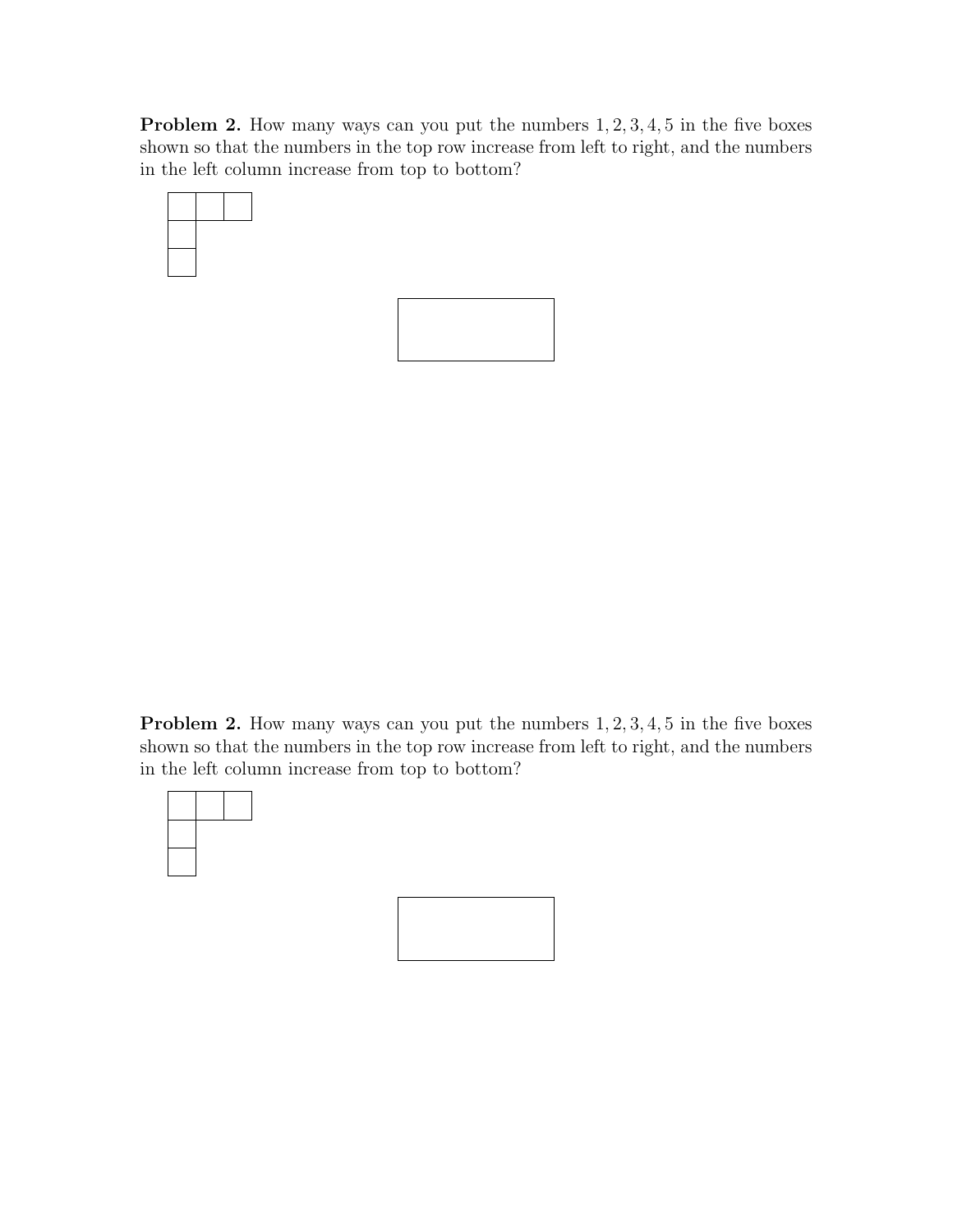**Problem 3.** Find the smallest positive solution to  $\sin(x) = \sin(x + \frac{\pi}{6})$  $\frac{\pi}{6}$ .



**Problem 3.** Find the smallest positive solution to  $\sin(x) = \sin(x + \frac{\pi}{6})$  $\frac{\pi}{6}$ .

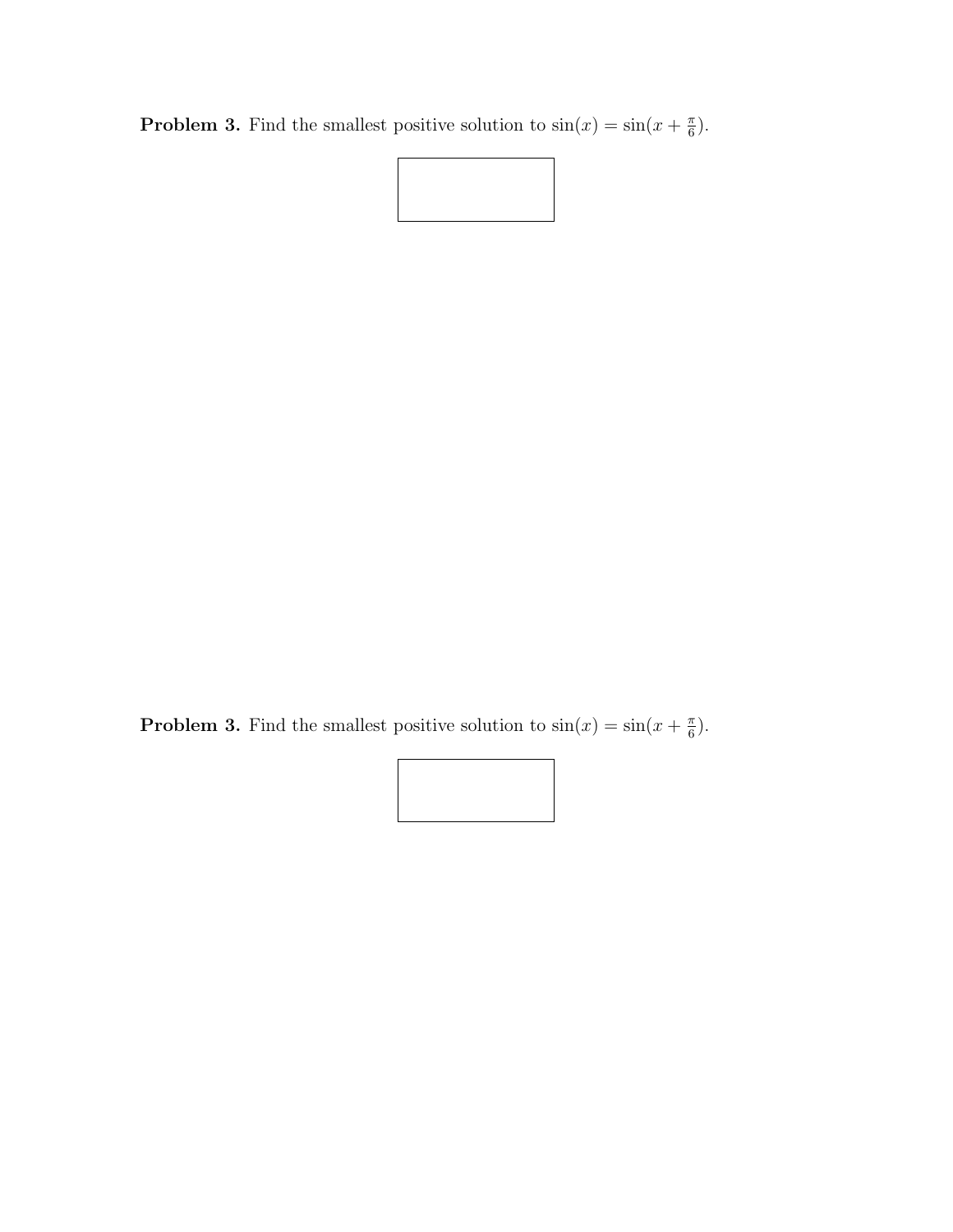Problem 4. On the written test you'll take later today, you'll have 25 questions. You'll get 10 points for each problem answered correctly, 2 points for each question left unanswered, and 0 points for each question answered incorrectly. How many different scores are possible?

Problem 4. On the written test you'll take later today, you'll have 25 questions. You'll get 10 points for each problem answered correctly, 2 points for each question left unanswered, and 0 points for each question answered incorrectly. How many different scores are possible?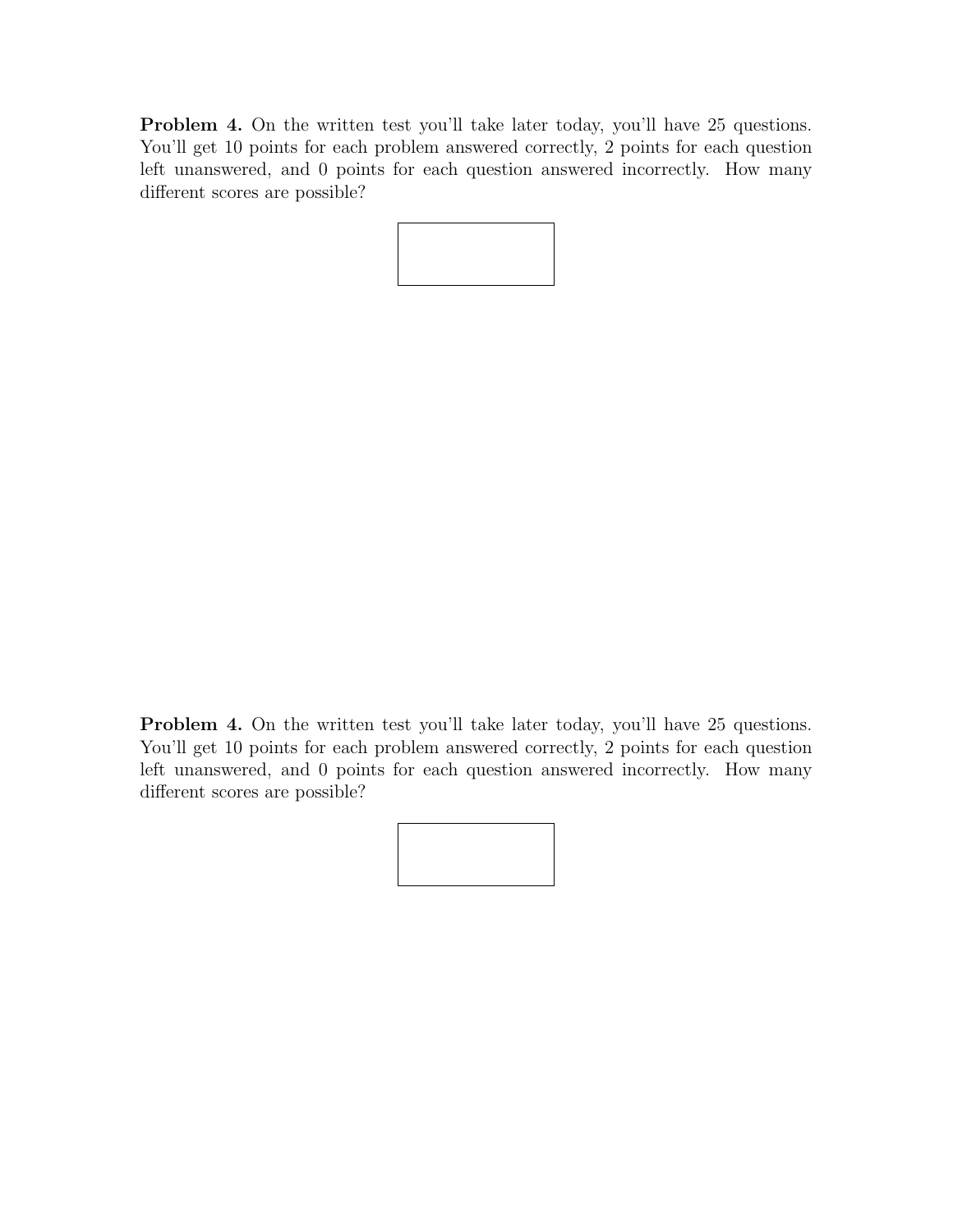Problem 5. Begin with a cone whose radius equals its height. Cut it open and roll it flat to form a pacman shape. What is the measure of the angle  $\theta$  in radians?



Problem 5. Begin with a cone whose radius equals its height. Cut it open and roll it flat to form a pacman shape. What is the measure of the angle  $\theta$  in radians?

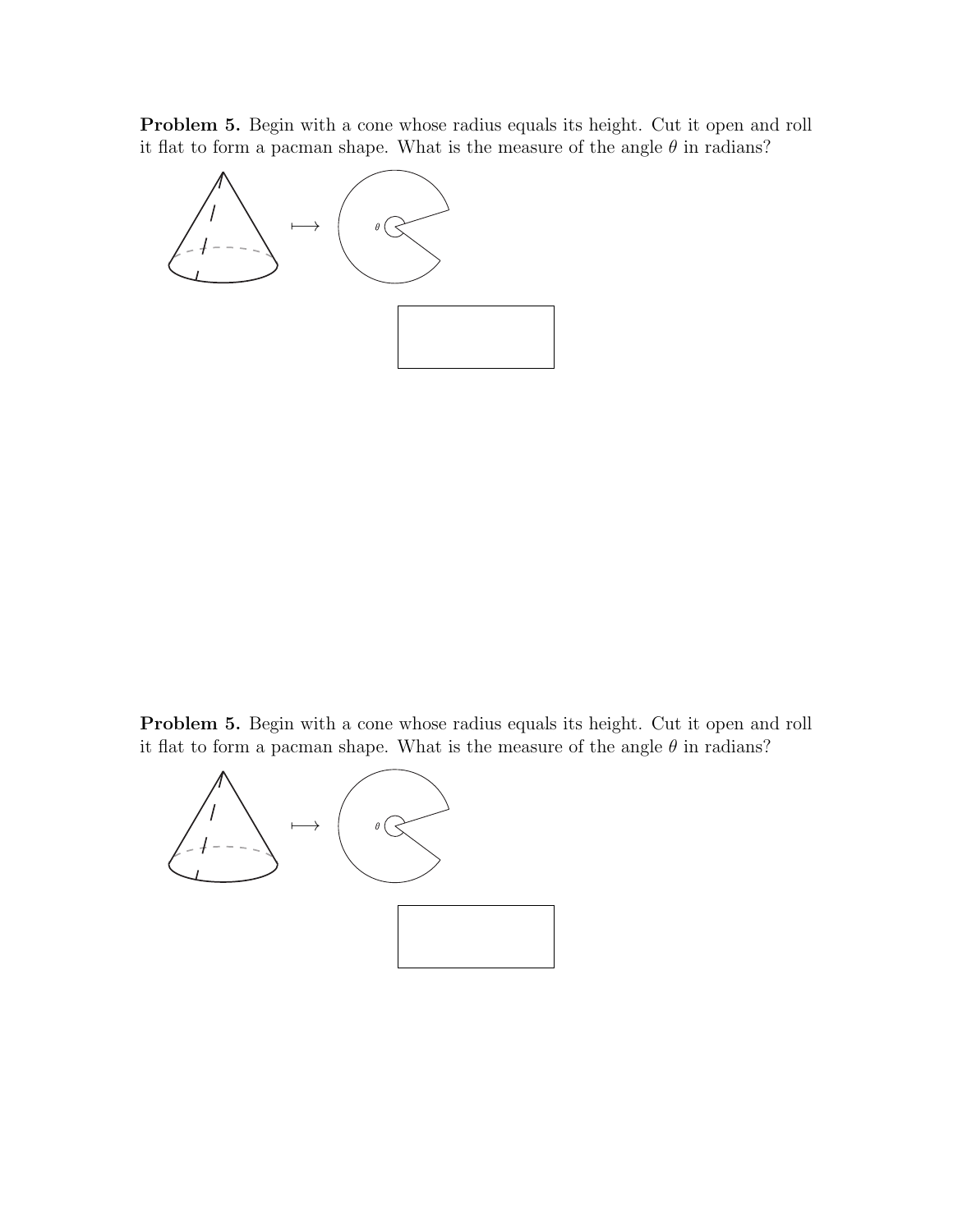Problem 6. The digital root of a positive integer is obtained by summing its decimal digits, then the decimal digits of the result, and repeating the process until one is left with a single digit number. What is the digital root of  $2^{2014}$ ?

Problem 6. The digital root of a positive integer is obtained by summing its decimal digits, then the decimal digits of the result, and repeating the process until one is left with a single digit number. What is the digital root of  $2^{2014}$ ?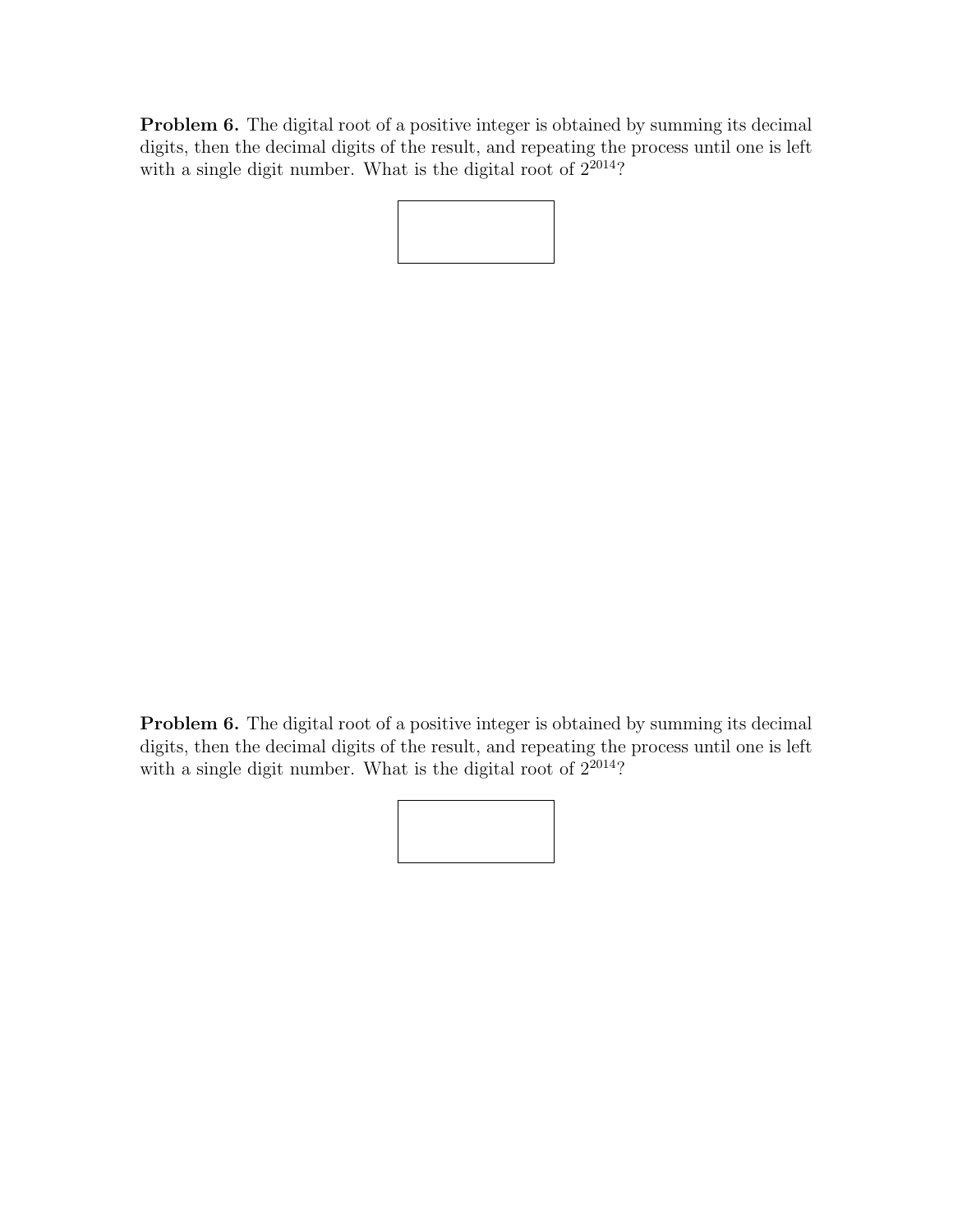Problem 7. Amber wants to decorate a necklace with 3 colored beads: She has 3 red beads, 3 black beads, and 3 silver beads. How many different ways can she decorate the necklace?



Problem 7. Amber wants to decorate a necklace with 3 colored beads: She has 3 red beads, 3 black beads, and 3 silver beads. How many different ways can she decorate the necklace?

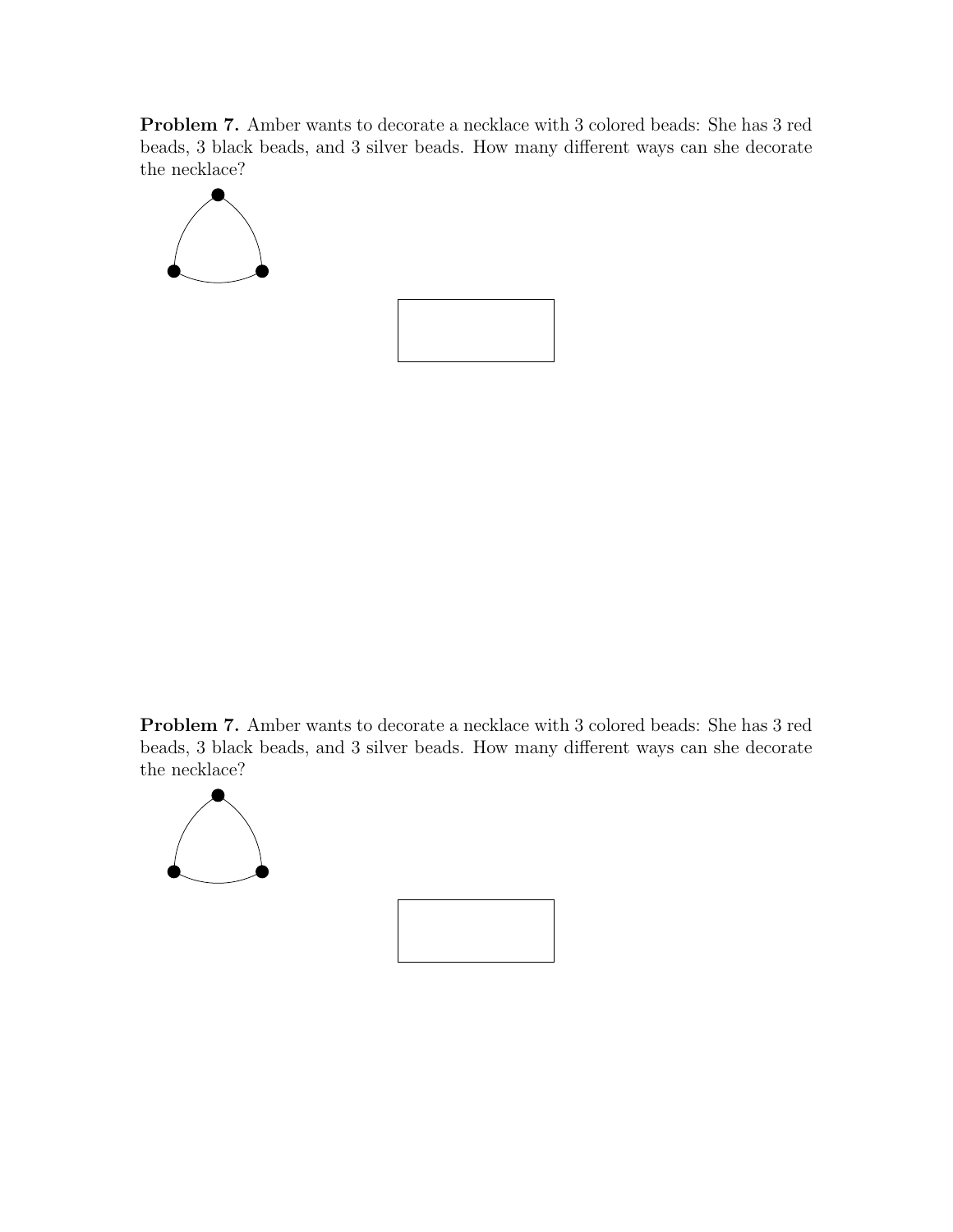Problem 8. Erect a pole of length 1 perpendicular to the surface of a sphere of radius 1, then shine a light so that the shadow of the pole on the sphere is as long as possible. How long is the shadow?

Problem 8. Erect a pole of length 1 perpendicular to the surface of a sphere of radius 1, then shine a light so that the shadow of the pole on the sphere is as long as possible. How long is the shadow?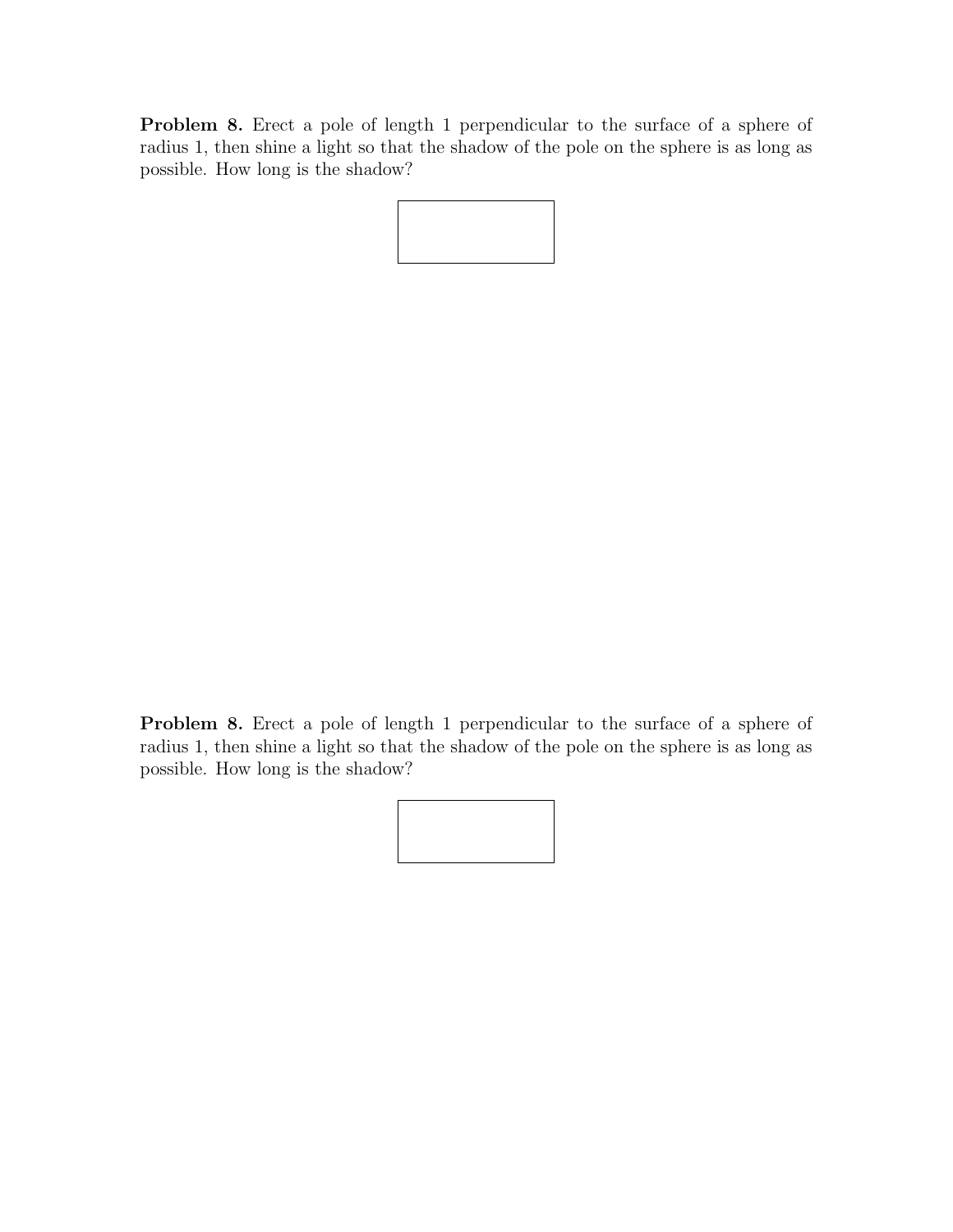Problem 9. Seven years ago, my cat was 4 times as old as my dog. Six years ago, my cat was 3 times as old as my dog. How long ago was my cat twice as old as my dog?

Problem 9. Seven years ago, my cat was 4 times as old as my dog. Six years ago, my cat was 3 times as old as my dog. How long ago was my cat twice as old as my dog?